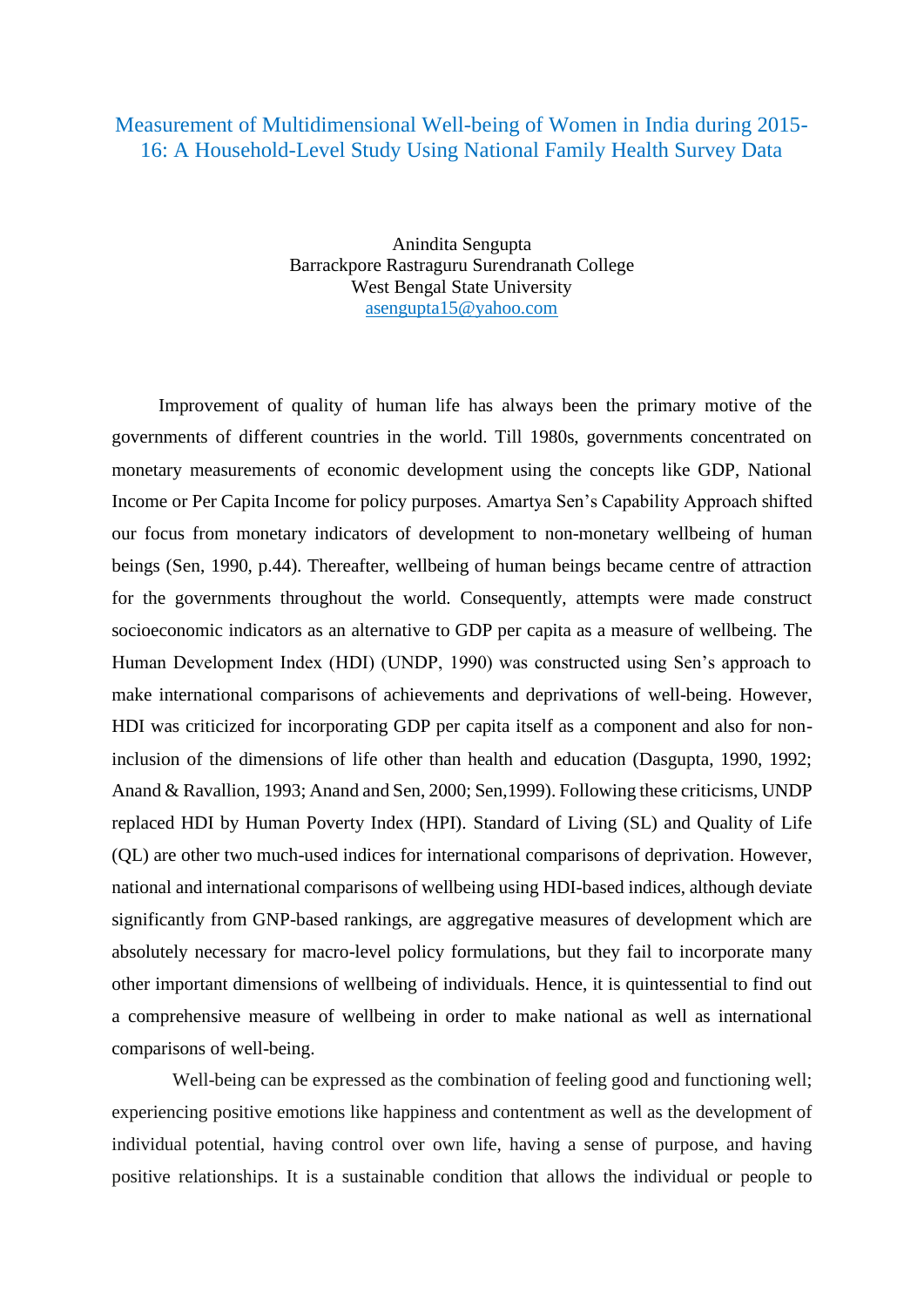develop and flourish. Higher well-being is linked to several better outcomes regarding physical health and longevity as well as better individual performance at work. A country with citizens having higher life satisfaction can show better economic performance.

 Recently, measurements of well-being are becoming more scientific and accurate. However, many researchers ended up measuring well-being using either a single item about life satisfaction or happiness, or a limited set of items regarding quality of life. Such measures have failed to capture those aspects of life which are fundamental to critical outcomes. A comprehensive measure of well-being should incorporate all the major components of wellbeing, both hedonic (pleasure and enjoyment) and eudaimonic (meaning and purpose) aspects. Chiappero Martinetti (2000) used fuzzy set theory to investigate wellbeing in a multidimensional frame in Italy. Balestrino and Sciclone (2001) claimed a substantial difference between income-based and functioning-based measure of well-being using data of Italy. Huppert and So (2013) took a systematic approach to comprehensively measure wellbeing in a framework based on ten dimensions of good mental health. Diener et al. (2009, 2012, 2017) constructed a new measure of subjective well-being following the concepts of (1) psychological well-being, (2) positive feelings, negative feelings and a balance between the two and (3) positive thinking. Ruggeri et al. (2020) used a multidimensional measure of wellbeing to compare well-being of people of 21 European countries. However, most of such advanced measurements of wellbeing were confined within the European countries. There is a overwhelming absence of advanced level of research on construction of multidimensional wellbeing in Asian countries like India. Majumder (2006, 2009) measured wellbeing of Indian women using the fuzzy sets theory following Martinetti. Sengupta (2014, 2016) measured functioning-based well-being of men and women, as proposed by Amartya Sen and others, for 28 states in India based on National Family Health Survey 3 data. However, it is extremely necessary to construct a comprehensive measure of well-being which would include both hedonic and eudaimonic aspects of human life in India.

 Under this backdrop, this paper is an attempt to construct a multidimensional index of wellbeing of Indian women incorporating the items suggested by Huppert & So (2013). Our study utilises household-level data from the Indian National Family Health Survey (NFHS-4) during 2015-16. We have incorporated ten dimensions of good mental health which include both hedonic and eudaimonic aspects of well-being, i.e. competence, emotional stability, engagement, meaning, optimism, positive emotion, positive relationships, resilience, selfesteem, and vitality. Using information on women in NFHS-4 data, we have constructed categorical variables to represent indicators of ten dimensions of well-being. From these